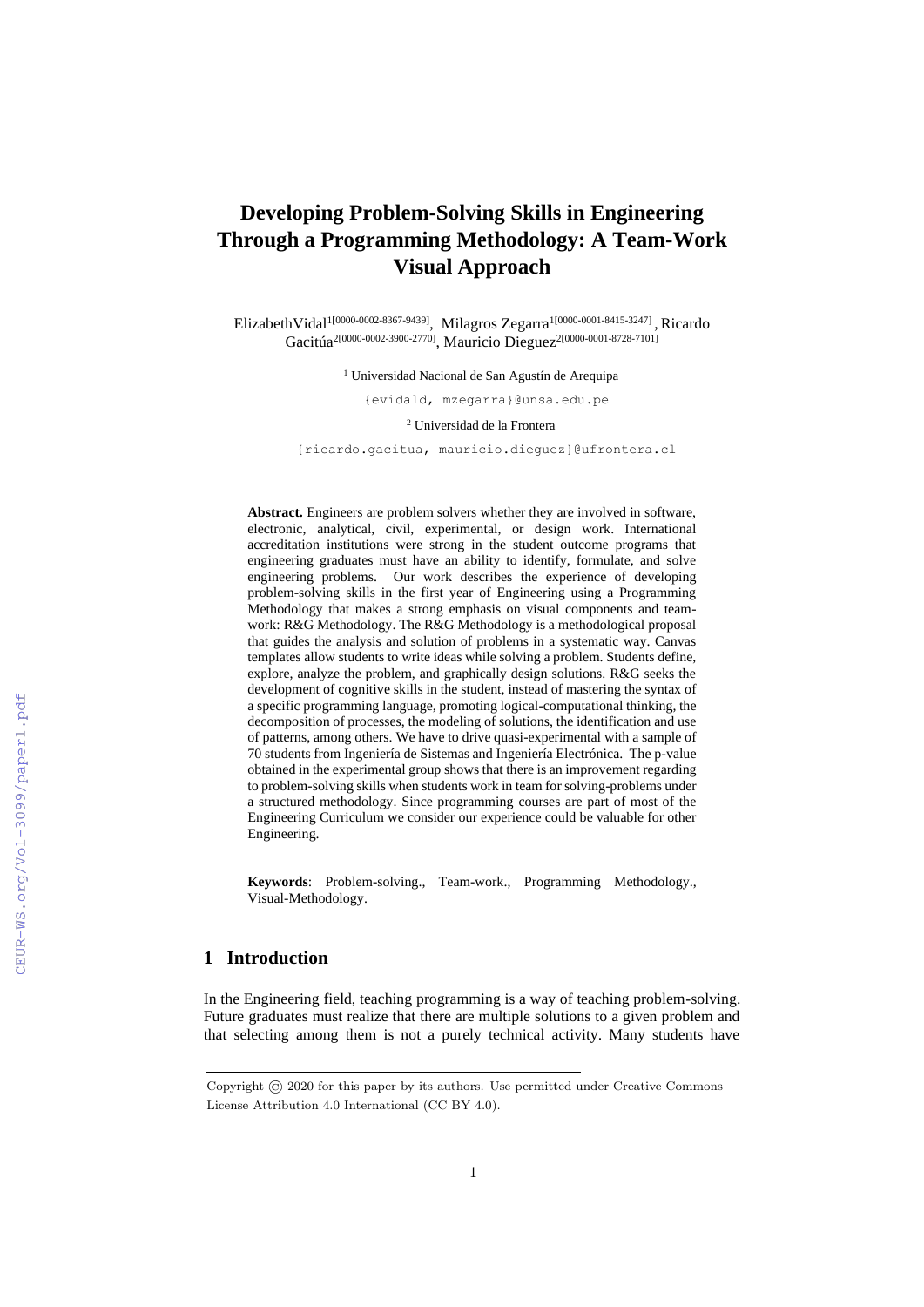difficulty analyzing problems, formulating a solution, and converting it into a solution written in a programming language. Researchers have long been interested in problemsolving [1-3] and the relationship between problem-solving skills and programming skills [4-5]. Lishinski et al. [6] use a theory-based approach to measure problem-solving as a means of predicting performance in an introductory undergraduate programming course. Ambrosio et al. [4] found that differences in problem-solving skills are due to cognitive processes and mental organizations and that some characteristics shared by good problem solvers are: reasoning, critical thinking, perception, memory, creative thinking, and reading comprehension. On the other hand, Kirschner et al. [6], ensures that learning requires mental representations and schemes that are subject to the amount of information provided. To address this problem, it seems reasonable to think that the use of appropriate systematic methodologies for teaching programming, which explicitly considers the construction of mental representations and schemes that allow focusing first on analyzing the problems, and then, through a guided process, students can get the solution.

Based on Kirschner et al. [7] foundations we have used the programming methodology "Rapid and Global" (R&G) that proposed problem-solving defined in four main phases: define, solve, convert, and coding. This methodology allows early inclusion of teamwork and is based on the use of canvas for strength visual representation of the problem and the proposed solution. The proposed research question is: *¿Does the use of a Programming Methodology based on team-work allows the development of problem-solving skills?* 

# **2 Background**

### **2.1 Problem Solving**

Problem-solving skills for introductory programming courses refer to understanding how to apply knowledge to solve real problems, not just writing code and moving bits. Students must realize that there are multiple solutions to a given problem. Students should also be able to communicate their solution to others, including why and how a solution solves the problem and what assumptions were made [8]. Woods et al [9] state that students who solve problems exhibit specific attributes such as: (a) they are willing to spend time reading, gathering information, and defining the problem (b) they emphasize precision over speed (c) they write down ideas and create boxes/figures while solving the problem (d) they are organized and systematic (e) they are flexible (keep options open, you can see a situation from different perspectives/point of view) (f) they are willing to risk and deal with ambiguity, welcoming change and managing stress.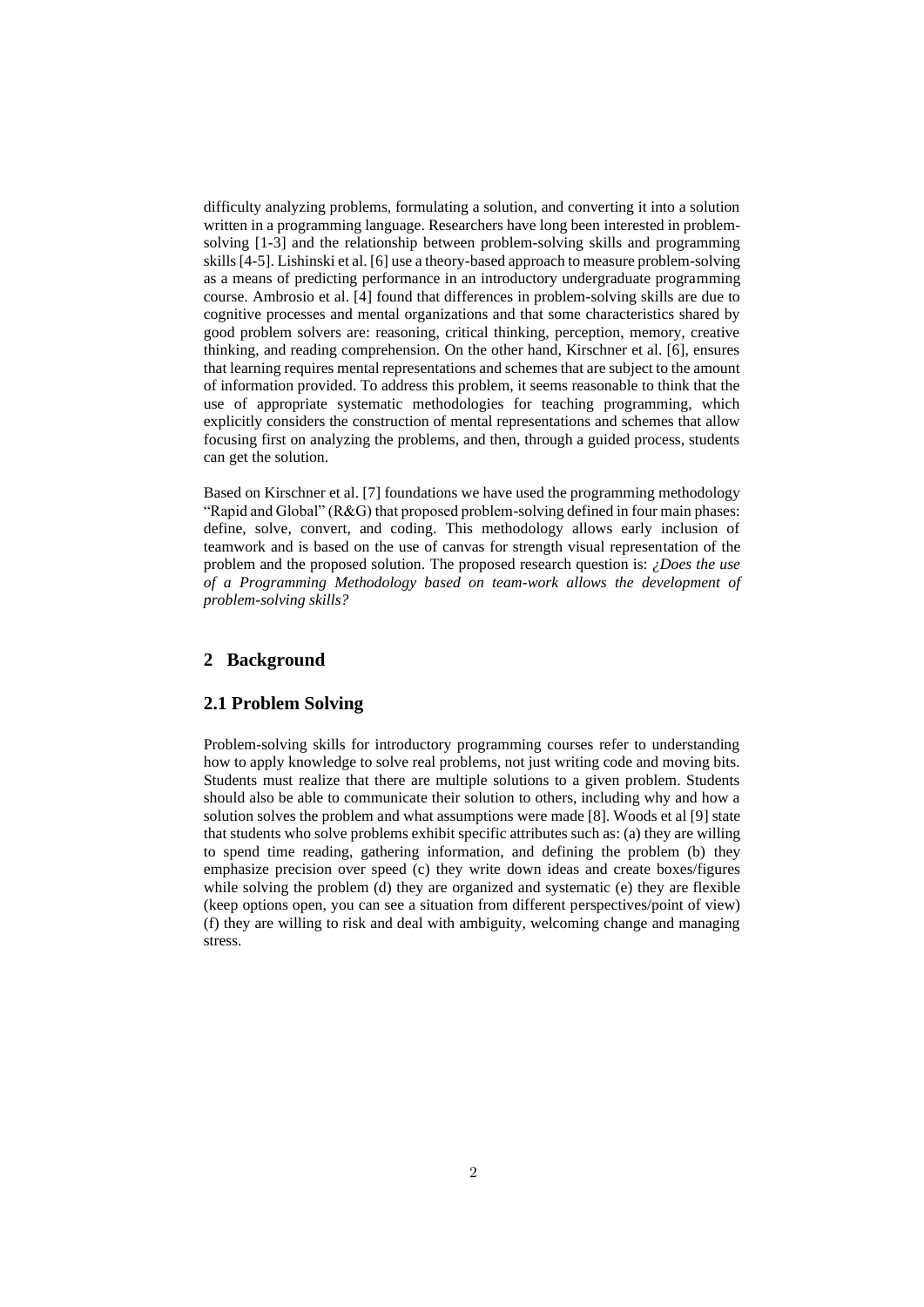## **2.2 Rapid and Global (R&G) Methodology**

Rapid and Global (R&G) methodology [10] was developed by the third author and has been tested in Chile and Peru. This methodology is problem-solving oriented and also allows promoting the early inclusion of teamwork. The methodology, as illustrated in Fig. 1, defines four main phases: define, solve, convert, and encode. Each stage uses canvas templates that guide students in identifying, describing, and specifying items that make up an algorithm. R&G has specific templates for each phase. The configuration of the templates allows solving problems as part of a team where students have to set goals (identify the problem), plan tasks (propose a high-level algorithm) and meet objectives (solve the problem) The first to phases are related to the solving problem and the third and four are related to translating the solution to code. We describe the first and second phase since they are the focus of our study.



**Fig. 1** R&G Methodology phases: Define, Solve, Convert and Coding. Define and Solve is related to problem-solving.

**Define:** The first step of the methodology is the identification and description of the problem. To make this identification, we must see what the problem is, what data we need to solve it (inputs) and what data will be obtained as a response after solving it (outputs). We must also have identified the considerations that the problem requires. This stage is important as misidentification of the problem can lead us to "solve" nonexistent or incorrect problems. This is why this stage is extremely important. Once the problem has been identified, the main conditions or requirements that must be met for its solution must also be identified and in this way structure a solution, which will have a series of activities (reads, loops, storage and reuse of the information generated) In the case of programming, it is quite useful to use functions, procedures, subprograms or methods that have been created and tested before, as it facilitates a certain part of the solution process. Finally, a preliminary outline is made of how this solution process will be carried out, both in the conceptual part and in the interface. To carry out this scheme, we use the R&G Canvas template (Fig 2) in which we can identify and indicate the inputs, outputs and processes at the level of sentences, activities and modules.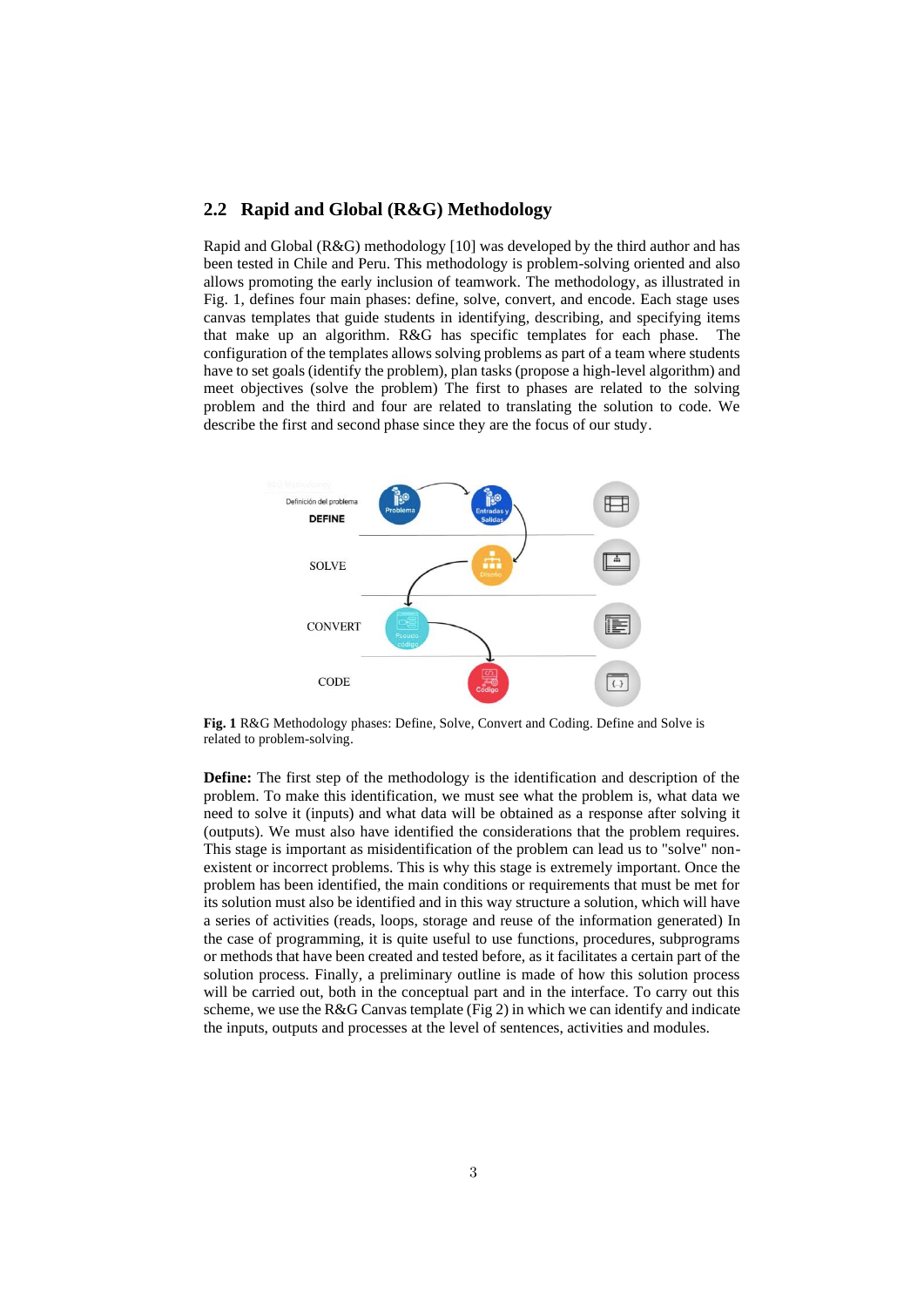| R&G - Canvas: Analysis   Author: | Date:             |                       |
|----------------------------------|-------------------|-----------------------|
| Problem:                         |                   |                       |
| Input:                           | Process:          | Output:               |
| <b>Input Screen:</b>             | <b>Functions:</b> | <b>Output Screen:</b> |

**Fig. 2** R&G Canvas Analysis. It helps to define the problem; the first step is to identify and describe the problem. Answer the questions (i) What is the problem?, (ii) What are the inputs?, (iii) What are the outputs? (iv) How is the process? (v) Are there predefined functions that we can reuse? This step helps students understand and describe what problem they need to solve.

**Solve:** It corresponds to conceptual refinement where students use principles of abstraction, successive refinement, and modularity. Its purpose is to identify the sequence of individual actions, called activities. The basis for this step is based on the premise that "nothing is particularly difficult when divided into small tasks." The problem (main activity) is divided into 3 sub-activities (Input, Development, and Output). Fig 3 illustrates the Design Canvas, called R&G-Canvas-Design, used to represent the solution graphically.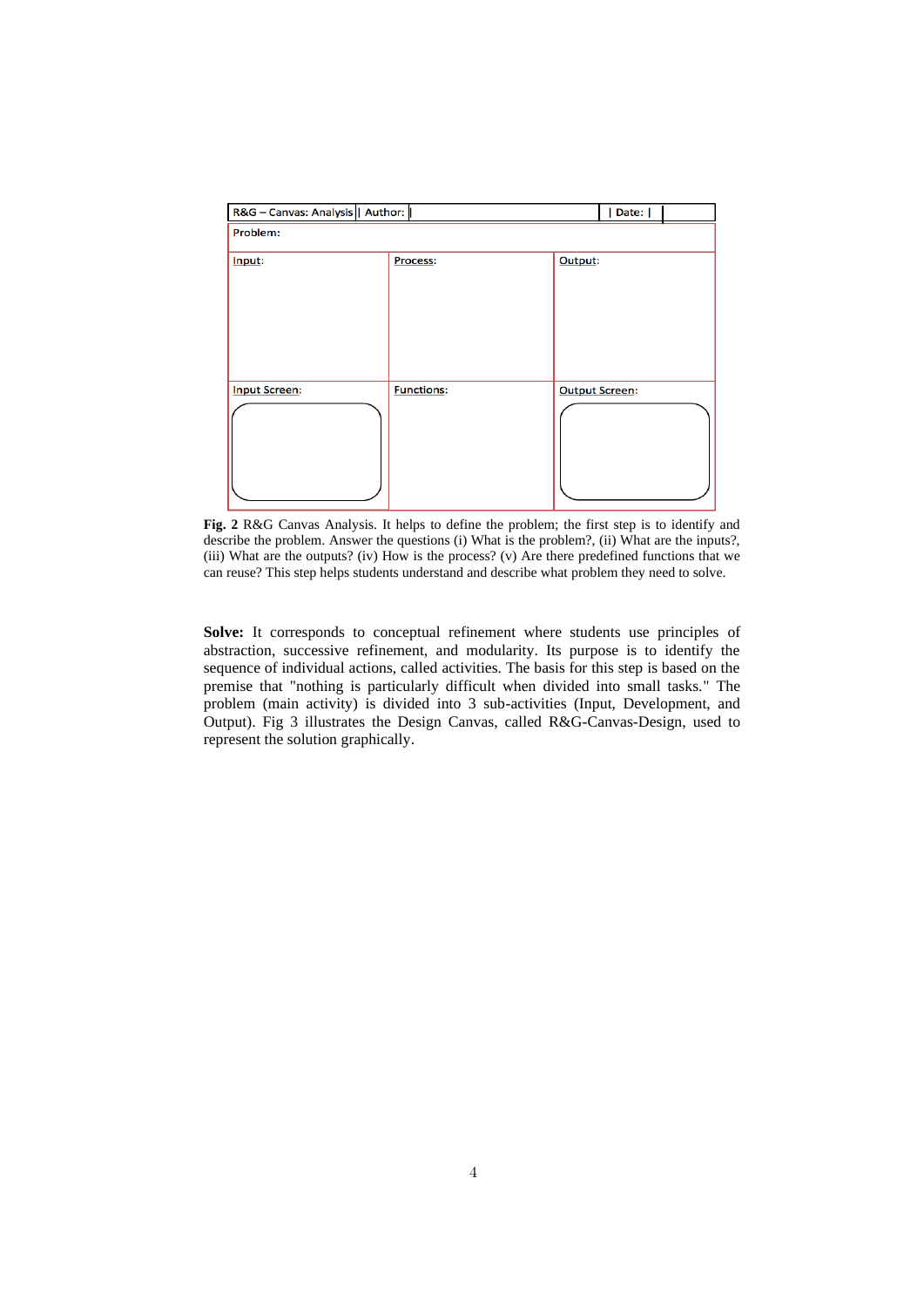

**Fig. 3** R&G Canvas Design. It helps to describe the design of the solution proposed, through a graphic language, in which the activities that solve the problem are detailed. At this stage, it is possible to obtain the set of instructions that solve the problem, from successive refinements of activities that have a high level of abstraction.

# **3 Methodology**

#### **3.1 Description**

Problem-solving skills with respect to introductory programming courses refer to understanding how to apply knowledge to solve real problems. The use of the R&G methodology could allow students to develop problem-solving skills through teamwork. The first step is to identify and describe the problem. The second step identifies what data we need to solve it (input) and what data we will get as a response after solving it (output). The third step describes the main process for solving the problem, and finally, students must identify if there are pre-defined solutions that can be reused. While working in teams, students realize that there are multiple points of view for a given problem. Working as a team would help students to have a broader understanding of the problem. Using Canvas Analysis (Fig 2) allows students to focus on specific parts of the problem: inputs, outputs, and processes. Also, students can write down their initial ideas. Canvas templates strengthen students' ability to work as a team, as they can establish an area where they can identify all input results and parts of the process and then carry out discussion or deliberation on the best solution alternatives (Fig 4)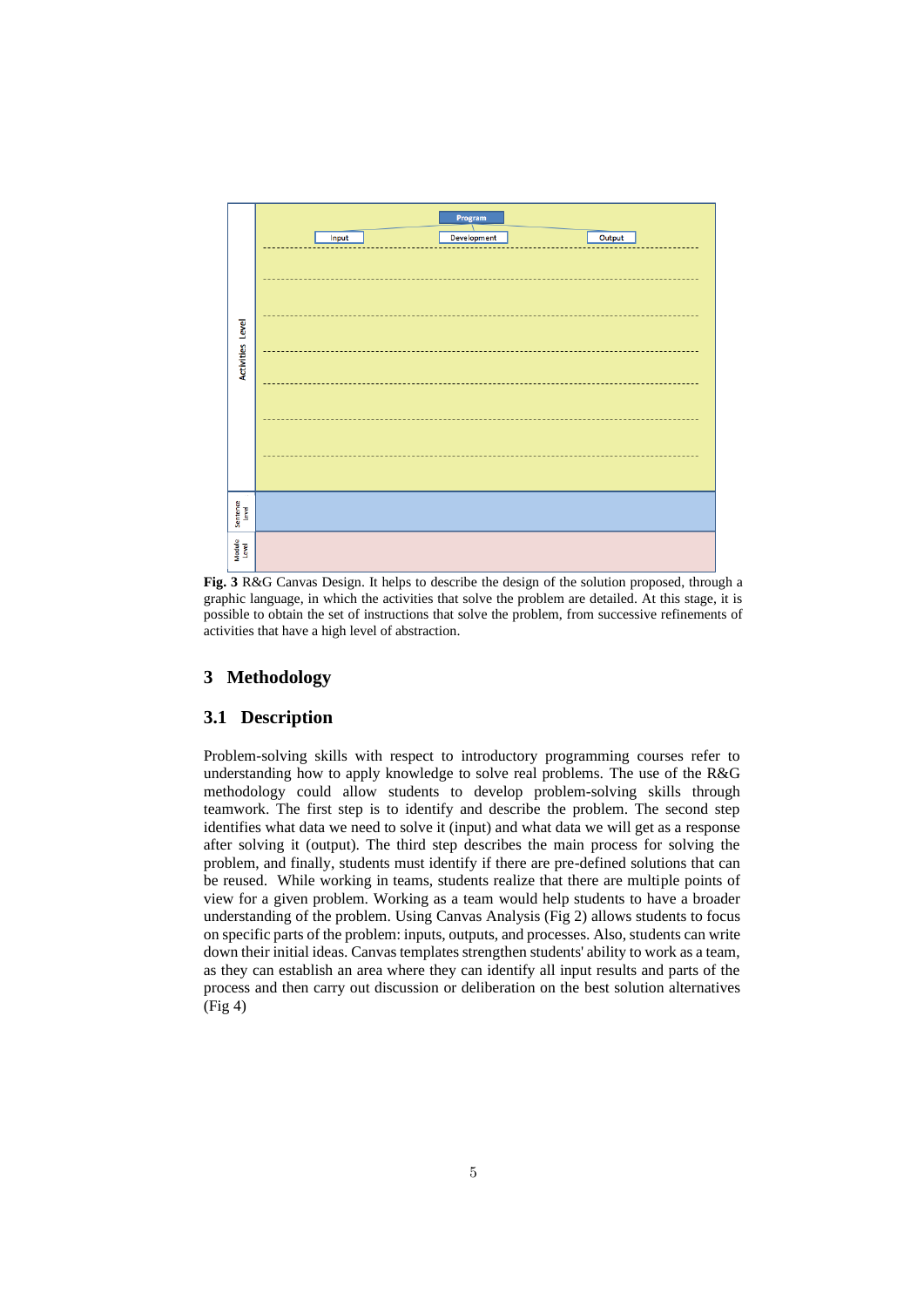

**Fig. 4** Students using Canvas Design. It is used to discuss group discussion for a proposed solutions in a graphic approach.

# **3.2 Materials and Methods**

This experience was implemented in Ingeniería de Sistemas and Ingeniería Electrónica undergraduate at the Universidad Nacional de San Agustin de Arequipa (UNSA) in 2019. The study corresponds to the use of R&G methodology in the first programming course that is based on the ACM CS2013 curriculum international recommendations [8]. From the learning outcomes related to problem-solving described by the ACM CS2013 [8] we focused on: (1) Discuss the importance of algorithms in the problemsolving process, (2) Discuss how a problem can be solved by multiple algorithms, (3) Create algorithms to solve simple problems, (4) Use a programming language to implement, test and debug algorithms to solve simple problems and (5) Apply decomposition techniques to divide a program into smaller parts.

The first programming course is taught in the first year of study. It lasts 17 weeks with 4 academic hours and 2 laboratory hours. Students have no prior programming experience. Students attended laboratory sessions in groups of 20. In the laboratory sessions, students were asked students to solve weekly assignments. Student grades are based on two midterm exams, a final exam, and laboratory assignments. Student grades are evaluated from zero to twenty in Peru.

To answer our research question **¿Does the use of R&G Methodology based on teamwork allows the development of problem-solving skills?** we conducted a quasiexperimental study. The study population is established in the set of students of the first year of studies of the mentioned careers. We have considered a non-probabilistic convenience sampling with 120 students. The students are between 17 and 20 years old without previous experience in programming The total number of students in the sample was: 50 students for the control group and 70 students for the experimental group. The control group had traditional programming laboratory assignments (individual assignments). Students in the experimental group were required to complete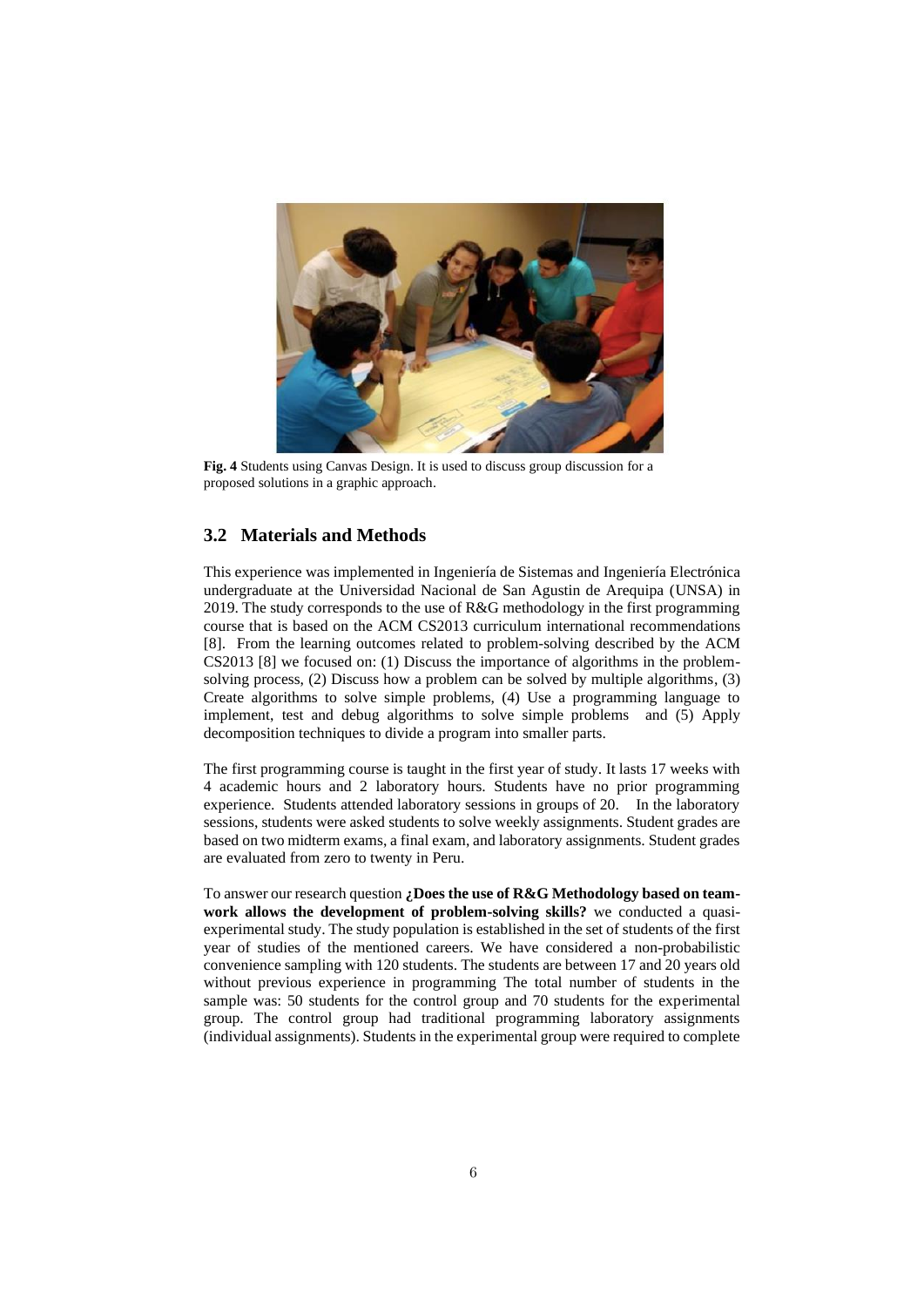their laboratory assignments using the R&G methodology (team-work). Students in the experimental group were randomly assigned in groups of four to six.

# **4 Results and Discussion**

The application of the pre-test and post-test was divided in two dimensions: a) Problem identification (define the problem, explore the problem, and plan the solution) and b) Problem solution (implement the plan and verify the solution). The objective was to verify if there were differences in the results regarding the scores between both groups and if these were significant. We presume that:

HI: There is a significant difference between the scores obtained in the pre-test and post-test of students who were exposed to the R&G Methodology.

To test the hypothesis, we use a T-Student test for two independent samples. We verified the criterion of the normal distribution of the data (through the Kolmogorov-Smirnov and Shapiro-Wilk tests). The criterion for deciding was: if the probability obtained from the P-value  $\leq$  alpha (5%), HI is accepted. If the probability obtained Pvalue> alpha (5%) Hi is rejected. Table 1 summarizes the pre-test and post-test averages for each of the two dimensions, both for the control group and for the experimental group.

| <b>Table 1 Results</b> |                        |                 |           |                |  |
|------------------------|------------------------|-----------------|-----------|----------------|--|
| Group                  | <b>Dimension</b>       | <b>Pre-test</b> | Post-test | <b>P-Value</b> |  |
| Control                | Problem Identification | 11.75           | 12.78     | 0.380          |  |
| Group                  | Problem Solution       | 11.58           | 11.58     |                |  |
| Experimental<br>Group  | Problem Identification | 8.19            | 16.48     | 0.000          |  |
|                        | Problem Solution       | 11.14           | 14.88     | 0.01           |  |

It is observed that the P-value obtained in the two tests for the control group does not show a significant difference between the scores obtained. On the other hand, the experimental group presents a P-value in the two tests of less than 5% that shows a significant difference in the scores obtained after having used the R&G Methodology in both dimensions. The results show us that the application of the methodology based on team-work generates a positive impact on the development of problem-solving skills. A review of the literature has found other approaches that make use of programming to develop problem-solving, such as media computation or game orientation [12-15] or even the use of applications such as Google Earth [16]. The related works had shown important results in the development of problem-solving through programming courses, but we have observed that the focus is oriented on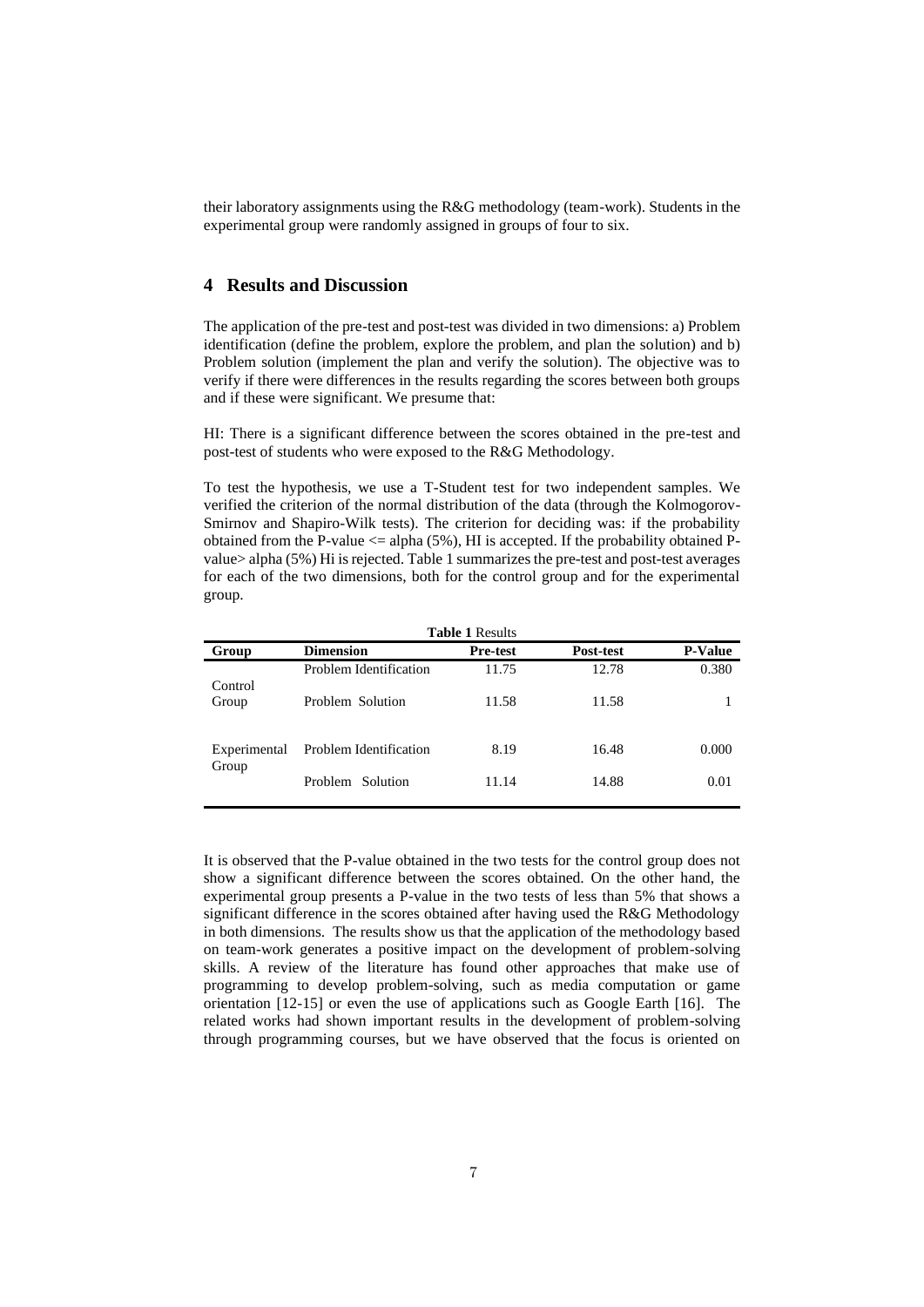motivational issues. In the related works [12-16], the problem-solving practice is carried out individually and focused on the product (code) and not on the process of how to solve the problem. The main difference from our experience is the work-team base that allows students to discuss different points of view and to observe that a problem can have many solutions. Likewise, we consider that the graphic component through the use of canvas facilitates the discussion. Having a process that guides the steps for problem-solving and facilitated discussion is a good tool for students.

## **5 Conclusion**

The results obtained showed us that the use of a Programming Methodology based on team-work could help in the development of problem-solving skills, in our case we made use of R&G Methodology that guides the analysis and systematic problemsolving. The canvas templates provide by R&G used in the problem definition and problem design phases allowed students to write down ideas while solving a problem. The students define, explore, analyze the problem, and design solutions graphically. We can affirm that the R&G Methodology could allows students to enhance the development of cognitive abilities. The limitations of the use of the R&G Methodology are given in the availability of the canvas template which must be provided by the professor to achieve a greater impact on the discussion process. While they can be printed on individual sheets, we have found that it has a greater impact when students discuss in groups with a large canvas. The methodology can be incorporated into any programming course independent of the programming language to be used (Java, c ++, Python, etc.) since it focuses on problem-solving and not coding. As future work, it seeks to extend the application to other Engineering courses that present strong elements of problem-solving and to see its application beyond the programming courses.

## **References**

- 1. Frederiksen N.: Implications of Cognitive Theory for Instruction in Problem Solving. Review of Educational Research, 54(3):363–407, (1984)
- 2. Murphy P., McCormick R.: Problem solving in science and technology education. Research in Science Education, 27(3), 461–481, 1997.
- 3. Palumbo, D. Programming Language / Problem-Solving Research: A Review of Relevant Issues. Review of Educational Research, 60(1):65, (1990)
- 4. Ambrosio, A. P.; Costa, F. M.; Almeida, L., Franco, A.; Macedo, J.: Identifying cognitive abilities to improve cs1 outcome, in: 2011 Frontiers in Education Conference (FIE), IEEE, (2011), pp. F3G–1
- 5. Morazan, M. T.: Functional video games in the cs1 classroom, in: International Symposium on Trends in Functional Programming, Springer, (2010), pp. 166– 183
- 6. Lishinski, A.; Yadav, A.; Enbody, R.; Good, J.: The influence of problem solving abilities on students' performance on different assessment tasks in cs1, in: Proceedings of the 47th ACM technical symposium on computing science education, ACM, (2016), pp. 329–334